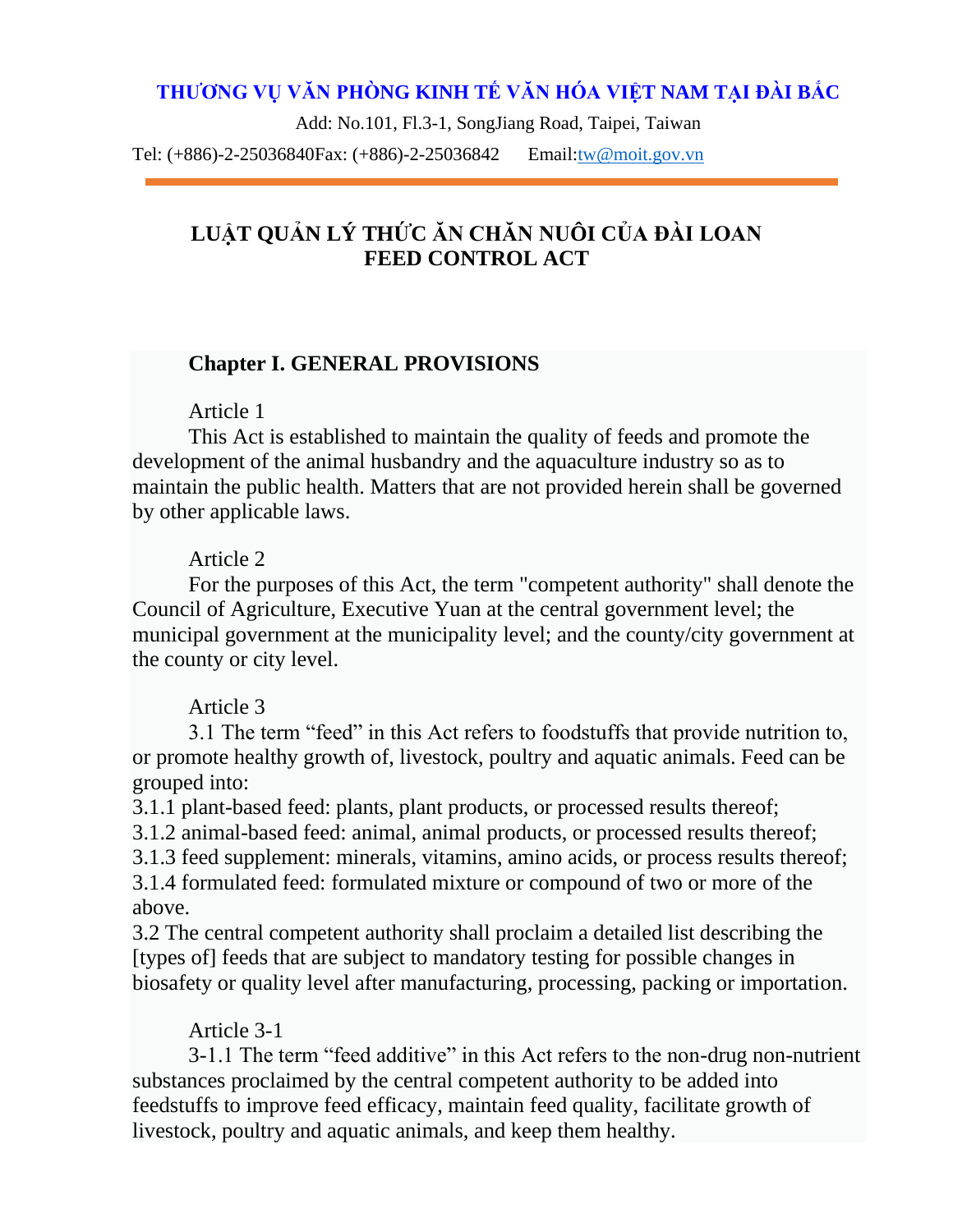3-1.2 A detailed list shall be proclaimed by the central competent authority describing the [type of] feed additives (defined in Section 3-1.1) that are subject to mandatory testing for possible changes in biosafety or quality level after manufacturing, processing, packing or importation.

3-1.3 The central competent authority shall prescribe the guidelines for end users intended, allowable amounts, usages and other matters concerning feed additives.

#### Article 4

4.1 The term "contents" in this Act refers to:

4.1.1 feed contents: the amounts of crude protein, crude fat, crude ash, crude fiber, phosphate, calcium and other active ingredients, restrictive ingredients, and hazardous substances in the feed.

4.1.2 feed additive contents: the amount of active ingredients, restrictive ingredients, and hazardous substances in the feed additive.

4.2 National standards shall govern the contents of feed and feed additives. In the absence of a national standard, one will be established by the central competent authority in collaboration with relevant agencies at the time of new item registration/license.

## Article 5

5.1 The term "animal feed makers" in this Act refers to entities engaged in manufacturing, processing and packing of animal feed or feed additives. 5.2 Animal feed and feed additives must not be used to manufacture or process food (for human consumption), be stored or sold along with food. Animal feed makers must not manufacture, process, pack or store food in the same factory for feed or feed additives.

## Article 6

For the purposes of this Act, the term "feed vendor" shall denote a business concern that deals in feeds or feed additives as a wholesaler, retailer, importer and exporter; provided that a feed manufacturer shall not be required to apply to be registered as a feed vendor if the feed manufacturer sells its products by wholesale.

## Article 7

For the purposes of this Act, the term "labelling" shall mean any legend, logo or symbol appearing on containers or packages of feeds or feed additives.

## Article 8

The central competent authority shall, in concert with the competent authority, work out plans with respect to the production, manufacture,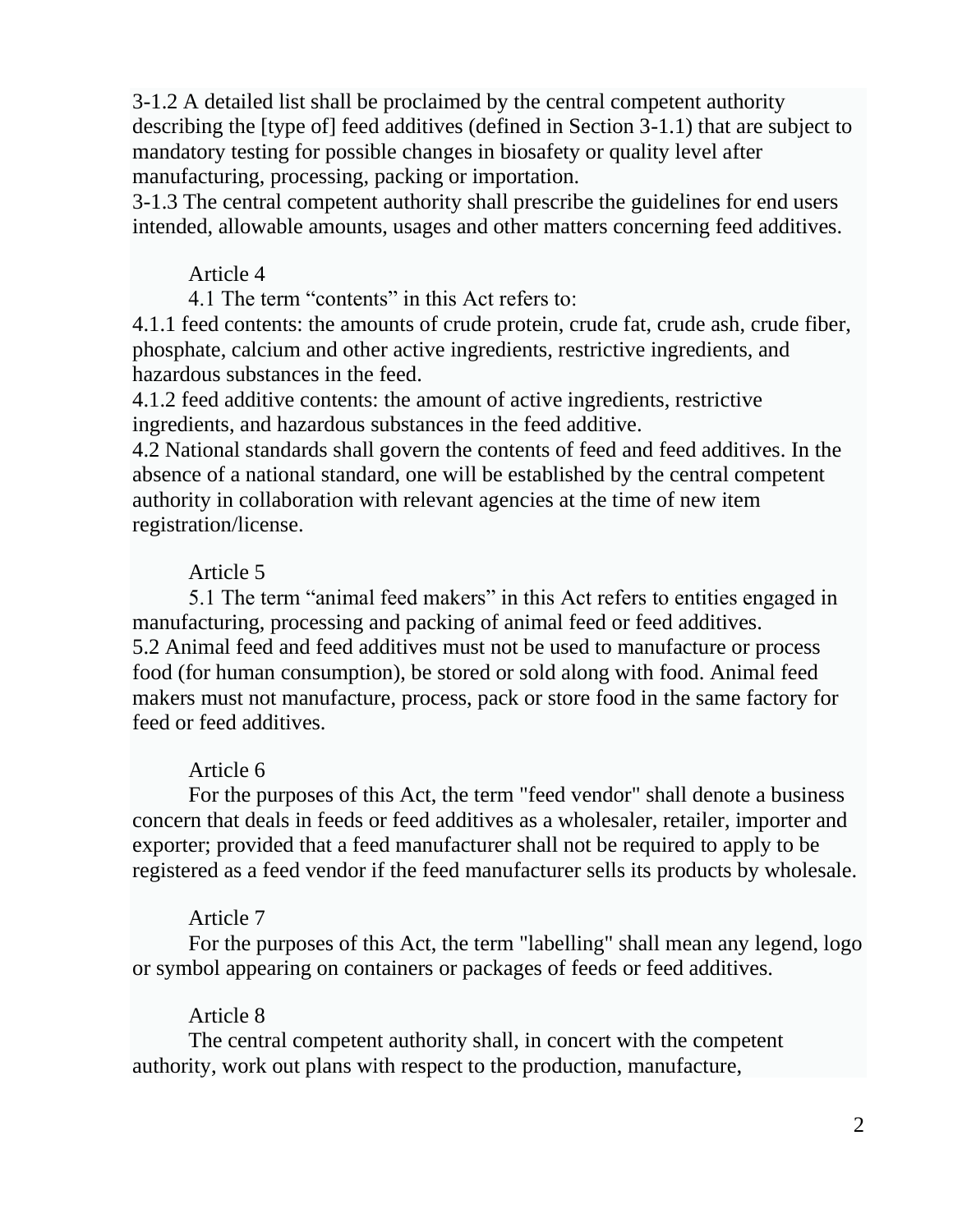transportation and marketing as well as the exportation and importation of feeds so as to avoid disrupting the demand and supply of feeds or creating abnormal prices.

Article 8-1

8-1.1 The central competent authority shall compile information about (1) manufacture & import licenses of feeds/additives; (2) certifications and sales permits of genetically modified feeds/additives and setting up a Feedstuffs Flow databank allowing public access to track the flow of feeds/additives. The central competent authority shall also enforce the announced deadline before which animal feed makers and vendors are to switch to electronic invoicing.

8-1.2 Animal feed makers and vendors shall (1) keep records of incoming and outgoing flows of feed/additives, (2) preserve hardcopy documents and proofs for five years, and (3) transmit such data to the Feedstuffs Flow databank for public access regarding the types of feed/additives and quantity proclaimed by the central competent authority.

8-1.3 The central compete authority is to prescribe details about the creation of the Feedstuffs Flow databank, public access, the deadline to start electronic invoicing of Section 8-1.1, and about keeping records of feedstuffs flow, preserving hardcopy documents and proofs, transmitting data and related tasks in Section 8-1.2.

# **Chapter II. MANUFACTURE, EXPORTATION AND**

# **IMPORTATION OF FEEDS**

# Article 9

9.1 A feed or feed additive factory shall be established in conformity with the feed or feed additive factory establishment standard; in addition, factory registration shall be obtained in accordance with law.

9.2 The above mentioned factory establishment standard shall be prescribed by the central competent authority in concert with the central competent industrial development authority and the central health authority.

9.3 Feed or feed additive factory permits shall be issued by the competent industrial development authority in concert with the competent agricultural authority.

# Article 10

10.1 Feed makers are required to have a license for making, processing and packing each feed/additive proclaimed by the central competent authority. Feed makers shall apply with the central competent authority for such certificates and not engage in manufacturing, processing or packing until after a license is obtained for each feed/additive passing the test.

10.2 The central competent authority shall prescribe eligibility, procedure, and documents to be presented for license application, the certificate of origin, lab test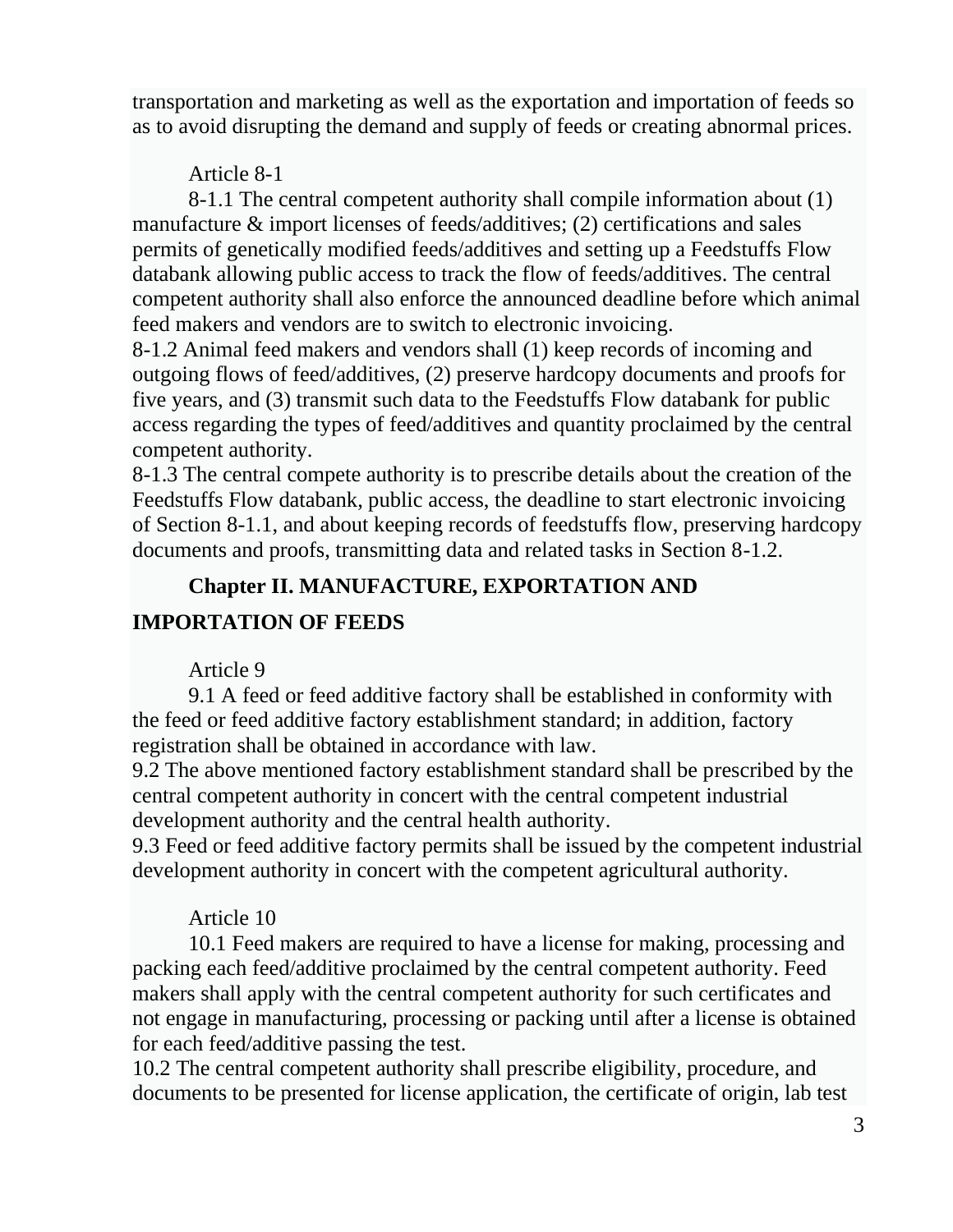protocols, review criteria, as well as the issuance, renewal and replacement of licenses and related instructions.

10.3 The following entities are waived from having a license described in Section 10.1:

10.3.1 A make-for-self-use feedstuffs user: after getting a made-for-self-use license from the local municipal competent authority, such an entity may make feeds for its own livestock, poultry or aquatic animals.

10.3.2 A testing/research laboratory that makes, processes feed/additives specifically for testing purposes.

10.4 The make-for-self-use feedstuffs user in Section 10.3.1 shall comply with the quantity guidelines set by the central competent authority in terms of contents and quantity; and record the source and usage of feed additives.

10.5 The central competent authority shall prescribe eligibility for the entity in Section 10.3.1, procedure, and documents to be presented for license application, review criteria, as well as the issuance, renewal and replacement of licenses, keeping records of sources and usage of additives described in Section 10.4 and related instructions.

10.6 The central competent authority may delegate to a local municipal competent authority the tasks of accepting applications, conducting lab tests, and issuance of manufacture licenses described in Section 10.1.

## Article 11

11.1 Importers shall need licenses to import the types of feed/additives proclaimed by the central competent authority. They must not do so until after such import licenses are issued by the central competent authority for feed/additives passing the test. Entities with manufacture licenses for feed supplements or formulated feed are waived if imported feed is only for its own use to make prespecified food supplements or formulated feed.

11.2 Entities granted import licenses described in Section 11.1 may delegate importation tasks to other feed vendors.

11.3 The central competent authority shall prescribe the qualification, procedure, documents to be presented for license application, test protocols, review criteria, and issuance, renewal, replacement of import licenses described in Section 11.1, and conditions for delegated importation described in Section11.2, and other tasks. 11.4 The central competent authority may delegate the tasks of accepting applications, conducting lab tests, and issuance of import licenses described in Section 11.1 to its own subordinate agencies, municipal competent authorities, or other organizations.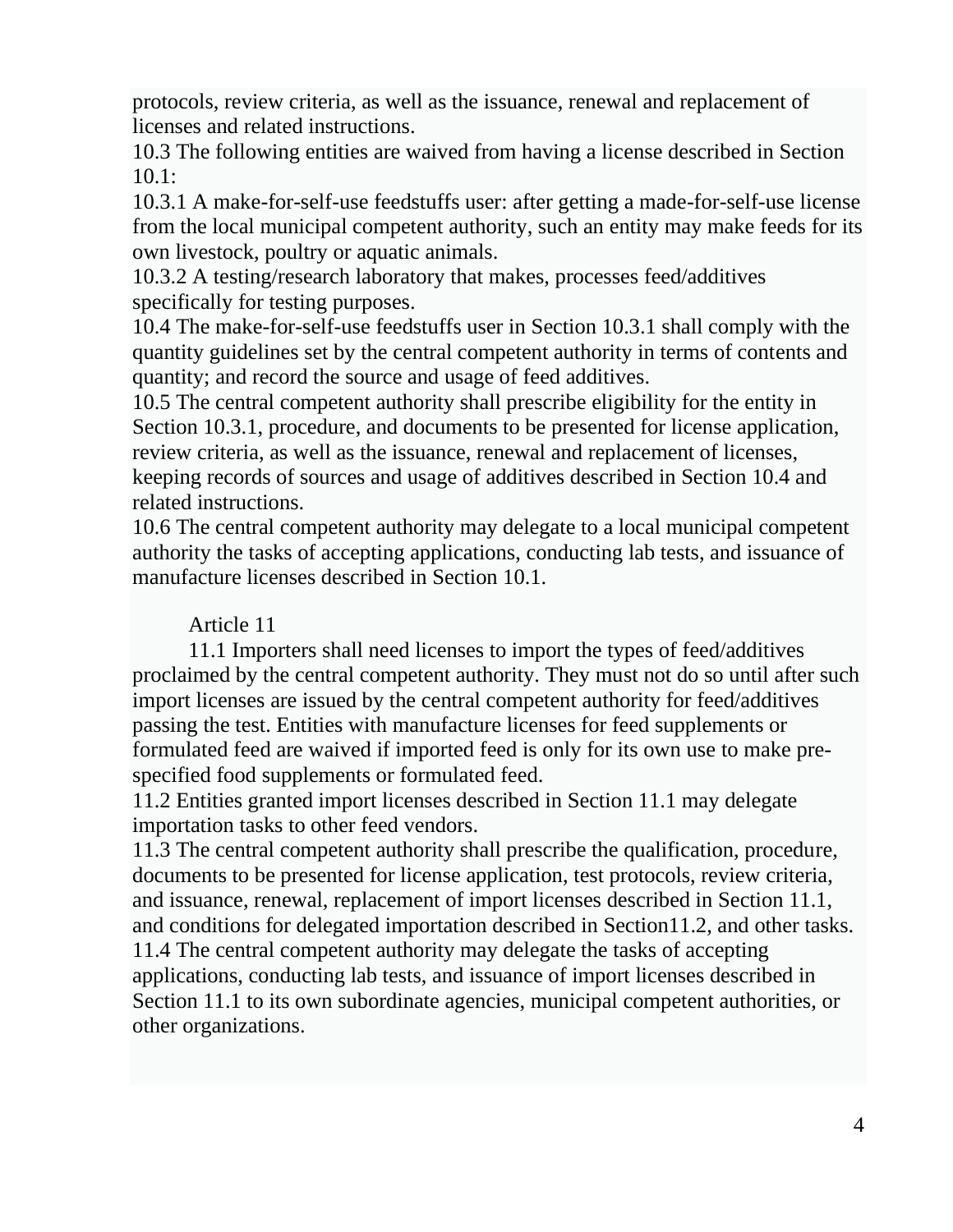Article 11-1

11-1.1 Genetically modified feed/additives of foreign origin may not be imported, offered for sale, or used until after the developer applies for and obtains the GMO certificate issued by the central competent authority after passing the verification tests (including biosafety check).

11-1.2 Genetically modified organisms (GMO; animals, plants or microbes) of domestic origin that have completed field tests and relevant reviews may be used for feedstuffs. The developer shall apply with the central competent authority for GMO certificate for feedstuffs usage. Only after such a certificate is issued after passing verification tests (including biosafety check) can the GMO be exported, made into feed/additives, or used as feed/additives.

11-1.3 The GMO certificate described in Sections 11-1.1 and 11-1.2 is valid for no more than five years. The developer may apply for renewal with the central competent authority during the 60-day-period starting on the day with three-month validity remaining. Validity of each renewed certificate shall be no more than five years. The developer shall apply for a new certificate if it fails to renew an existing one.

11-1.4 The central competent authority shall prescribe the procedure, documents to be presented for license application, biosafety evaluation, verification test protocols, review period and criteria, as well as issuance, renewal and replacement of GMO certificates described in Sections 11-1.1, 11-1.2 and 11-1.3, and other instructions.

11-1.5 Regarding the GMO verification tests in Sections 11-1.1 and 11-1.2, the central competent authority may delegate the tasks to its own subordinate agencies or public/private organizations.

11-1.6 Those GMO feed/additives without GMO certificates as of January 23, 2015 – the day this latest revision becomes effective – shall obtain the certificates in compliance with Section 11-1.1 within two years from this effective date.

# Article 12

12.1 The registration certificate of the production or import of fodder or fodder additives is valid for four years. Those who continue to produce or import them after their certificates expire need to apply to the competent authority in advance for an extension only that each extension must not exceed four years. 12.2 If the registration certificate of the production or import of fodder or fodder additives is lost or damaged, the person concerned needs to state the reasons clearly, pay for the certificate fee and apply to the original authority which had issued the certificate for a duplicate or replacement. Those who lose their certificates need to revoke the original ones while those who have their certificates damaged need to submit and revoke the original ones.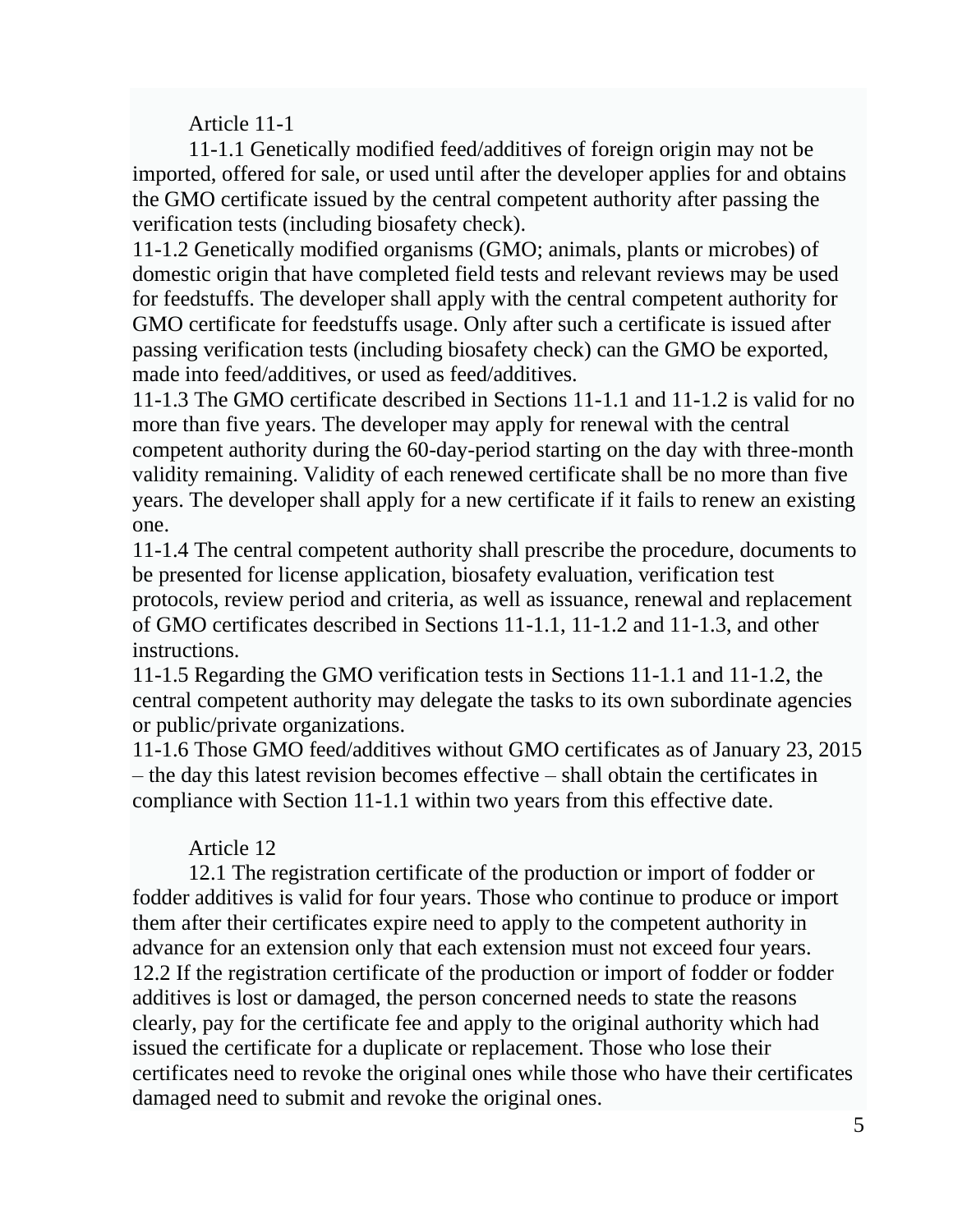Change in any of the material facts, such as category, item, compositions and potential users of a feed/feed additive, which are specified in a feed/feed additive manufacture/import registration license, shall not be permissible. With respect to change in any material facts other than those enumerated above, approval shall be sought from the competent authority.

## Article 14

Chinese language and universal symbols shall be used on the package or container prior to the sales of feed/additives to indicate:

14.1 name and address of the manufacturer or vendor,

14.2 category, description and commercial name,

14.3 contents,

14.4 GMO ingredients used,

14.5 primary ingredients and their suppliers,

14.6 intended use, method and instructions,

14.7 net weight,

14.8 the number of manufacture or import license,

14.9 production year, month, day of manufacturing, processing or packing

14.10 other designated items proclaimed by the central competent authority.

## Article 15

Fodder or fodder additives which are to be exported, meet the demands of the foreign buyer, and go in accordance with the regulation of the importing country are exempt from the regulation as prescribed in Article 4 Item 2 concerning the component criterion after the central or municipal competent authority where the factory is located grants the producer the registration certificate of production.

# **Chapter III. VENDING**

## Article 16

Those who run the business of trading fodder need to apply to the municipal or prefecture (city) competent authority for registration. They can start their business only after the registration certificates of sale are issued.

The formalities concerning registration in the foregoing item are prescribed by the central competent authority.

The municipal or prefecture (city) competent authority which issues the registration certificate of the sale of fodder may charge the applicant the certificate fees; the charge rate is set by the central competent authority.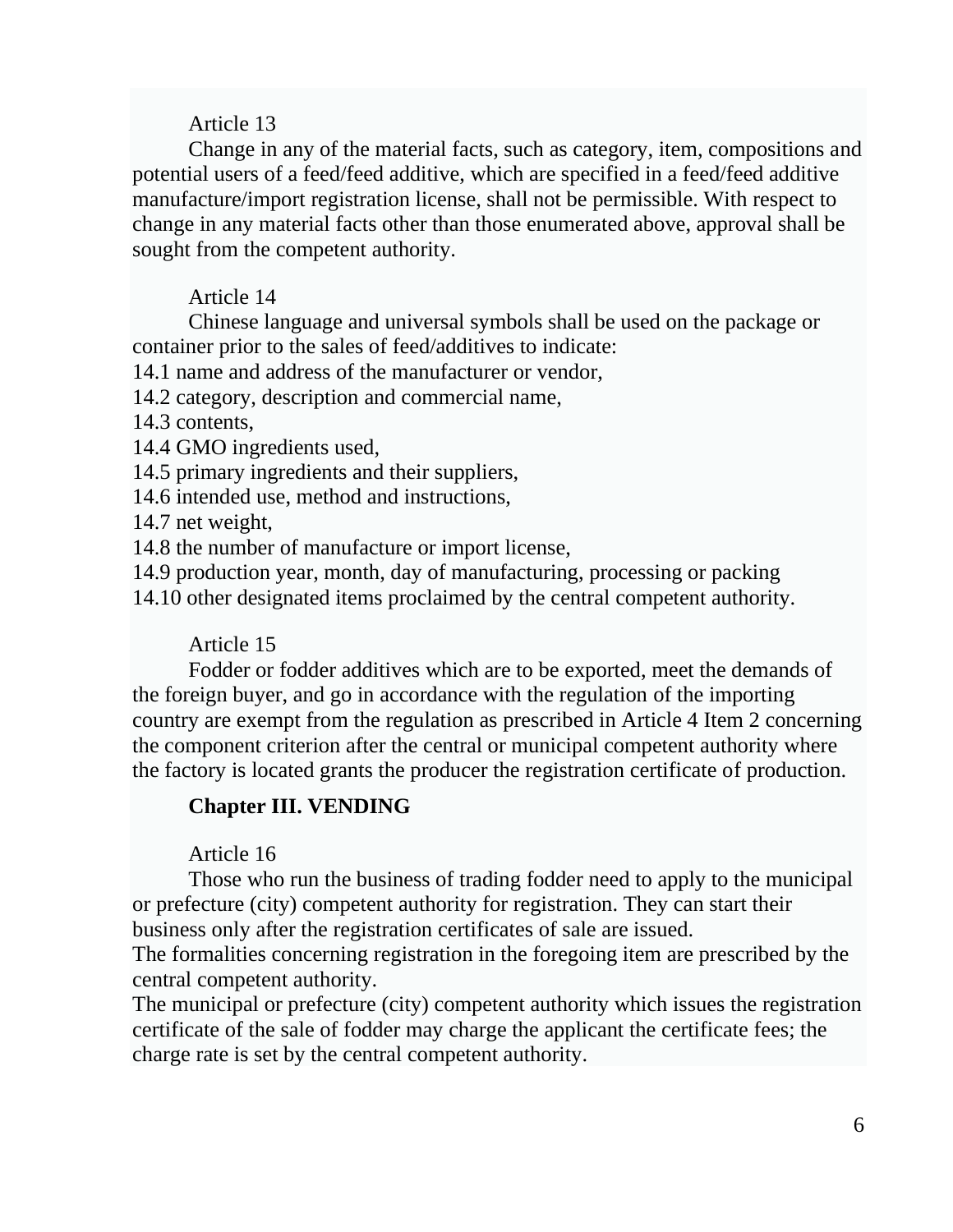Within 15 days of the suspension of its business or the change in its business name, address and the name or address of its representative, a feed vendor shall file a report on such suspension or change with the competent authority of the municipal/county/city in which the vendor is located.

## Article 18

Whoever is doing business concurrently as a feed vendor shall cause any and all feeds/feed additives being offered for sale to be displayed and stored independently of any goods hazardous to health.

## Article 19

Complimentary or samples of feeds/feed additives imported with approval, feeds/feed additives manufactured for own use, or those manufactured, processed or repacked on a consignment basis for experiment purposes shall not be offered for sale.

# **Chapter IV. SUPERVISION, INSPECTION AND CRACKDOWN**

# Article 20

Unless for research-purpose manufacturing or processing described in Section10.3.2, feed/additives in any of the following situations must not be used for manufacture, processing, packing, exportation or importation, regardless for selfuse or general use:

20.1 Containing hazardous substance exceeding allowable amount, indirectly endangering human health, or containing substances prohibited for use in feed/additives in regulations promulgated by the government,

20.2 Failure to obtain the license or certificate required in Sections 10.1, 11.1, 11- 1.1 and 11-1.2.

20.3 Misrepresenting products replaced or adulterated with questionable substances as from legitimate sources of manufacturing, processing, packing or importation. 20.4 Containing expired, spoiled, decomposed, non-feed or non-additive substances

or those likely to impact the health of livestock, poultry and aquatic animals.

20.5 Non-compliant with Section 3-1.3 in the use of feed additives.

20.6 Non-consistent with the "allowed contents" described in the license; this clause does not govern feedstuffs prepared by a made-for-self-use entity.

20.7 Non-compliance with Article 14, namely flawed, unclear or incomplete labeling. This clause does govern feedstuffs prepared by a made-for-self-use entity.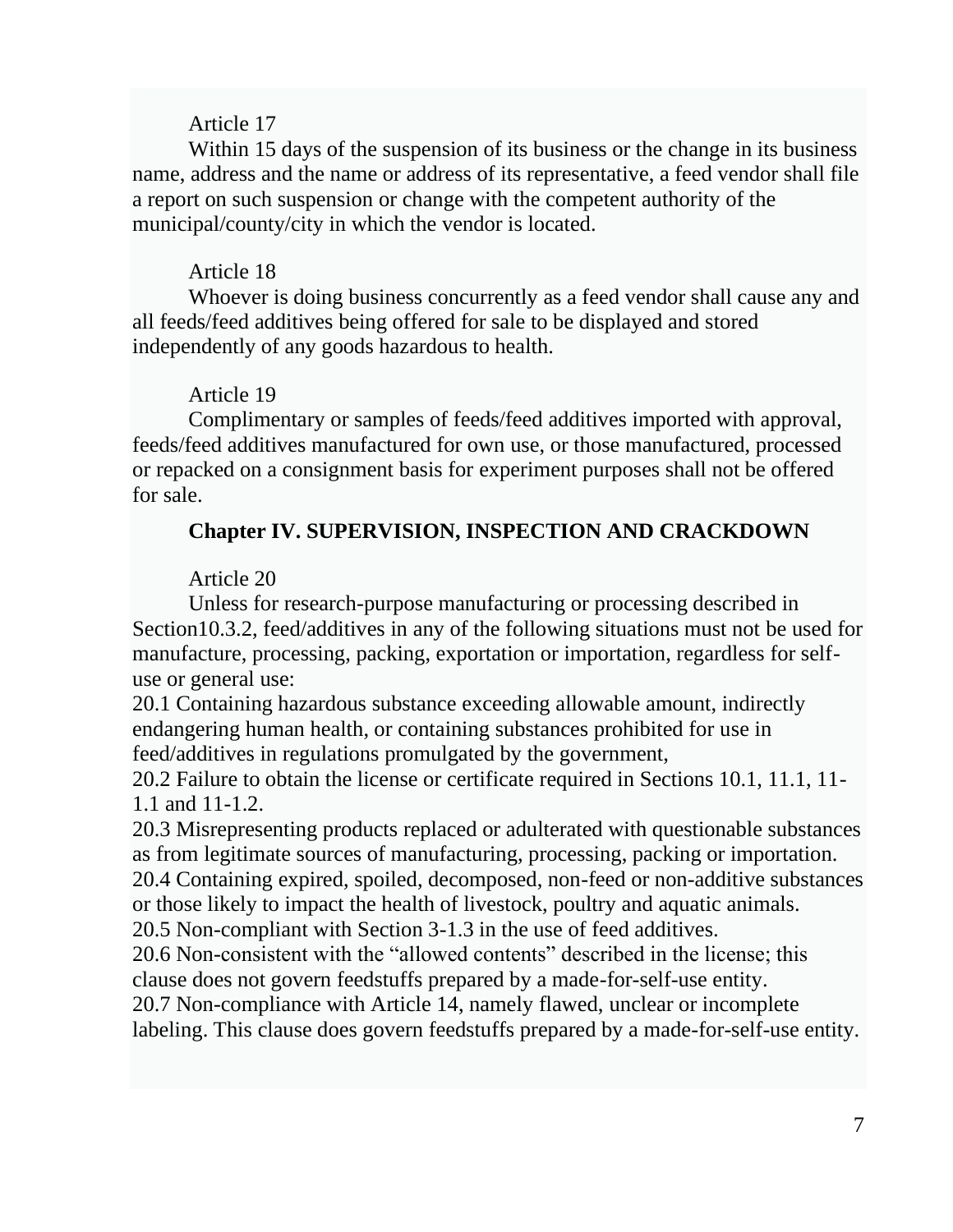No feed manufacturer or vendor shall place any false promotional advertisement containing any facts other than those contained in the registration about the feeds/feed additives manufactured or being offered for sale.

## Article 22

The competent authority may, in concert with the authority concerned, inspect the feeds/feed additives, equipment, storage facilities and other relevant information of the manufacturer or vendor. If it is necessary, the inspector may also take for inspection and analysis purposes a sample of feeds/feed additives at any end-user thereof.

The samples taken for the inspection and analysis referred to in the preceding paragraph shall be only in an amount sufficient to serve the inspection and analysis purposes.

In performing his duties, an inspector shall show his identification card. No feed manufacturer/vendor or feed/feed additive end-user shall reject a requested inspection or taking of samples for analysis purposes under the first paragraph of this Article.

## Article 22-1

22-1.1 The competent authority shall keep confidential the identify of, may offer reward to, an informant who provides information leading to the discovery of feedstuffs or feed additives in violation of this Act.

22-1.2 The central competent authority shall prescribe the reward program mentioned in 22-1.1.

# Article 22-2

22-2.1 Importation of feed/additives proclaimed by the central competent authority shall be released from the customs only after passing the inspection by the central competent authority.

22-2.2 Regarding the feed/additives failing the inspection described in Section 22- 2.1, the central competent authority may demand part or all of the feed/additives be returned, destroyed or confiscated. Returned goods must not be included in future applications for importation.

22-2.3 Regarding the importation of feed/additives described in Section 22-2.1 and Section 22-2.2, the central competent authority shall prescribe the customs declaration, the inspection protocol (procedure, check items, methods, and quantity), return and destruction of goods, documents to be presented, and other instructions.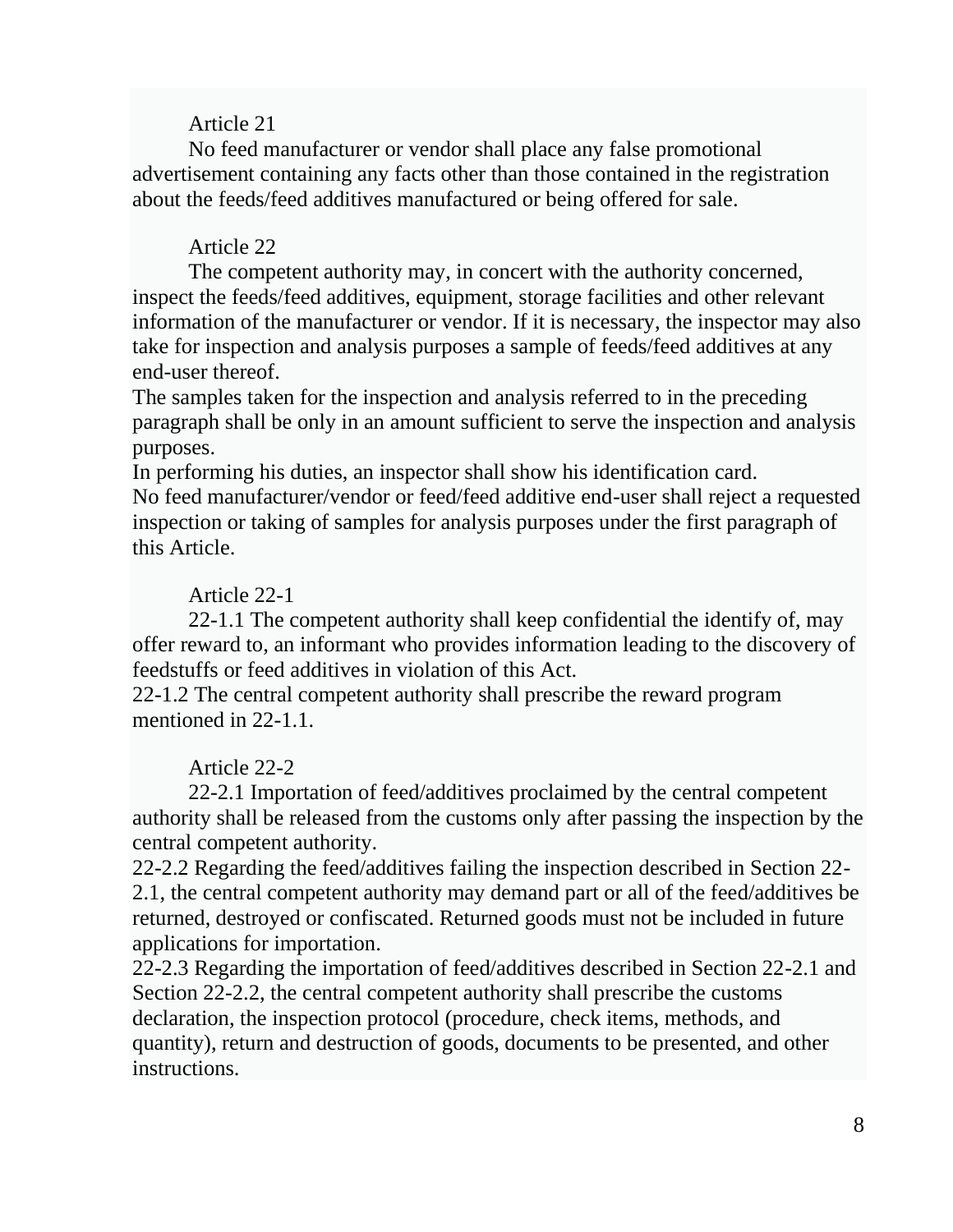22-2.4 The central competent authority may delegate the inspection tasks described in Section 22-2.1 to its subordinate agencies or other organizations.

# Article 23

Where taking of samples of any feed or feed additive is required to determine whether any of the situations under Article 20 hereof exists as alleged, the feed or feed additive shall be sealed and then held in trust by the specific manufacturer, vendor or end-user issue in accordance with an undertaking issued by the latter. The samples taken in accordance with the preceding paragraph shall be delivered to the competent authority for analysis and appraisal. The period for the competent authority to take official actions with respect to the feeds/feed additives at issue shall not exceed 15 days from the date the analysis and assessment have been completed.

# Article 24

The competent agency deal with defective feed/additives in the following manner:

24.1 For non-compliance of Section 5.2, or any of Sections 20.1 to 20.6: demanding the feedstuffs be returned, recalled/recycled, re-processed, destroyed, discarded, or confiscated before a designated deadline.

24.2 For non-compliance of Section 20.7 about labeling: demanding corrective actions be taken before a deadline.

# Article 25

25.1 Besides measures against non-compliant feedstuffs, parties involved in violation of Section 5.2 or any section from 20.1 to 20.7 are also subject to penalties:

25.1.1 Related licenses shall be revoked for the party violating Section 5.2 or making, processing, packing or importing feed/additives against any section from 20.1 to 20.5.

25.1.2 Related licenses shall be revoked for the party making, processing, packing and importing feed/additives in violation of Section 20.6 or Section 20.7 more than twice and in an aggravated manner.

25.1.3 Related licenses shall be revoked for the party selling, exporting, displaying or storing (with intent to sell) feed/additives violating any section in Article 20.

25.1.4 The competent authority may disclose the offending party's name, company or commercial name, sales venue, person in charge, names of the defective merchandize and details of the offense.

25.2 Feed or additives for which licenses have been revoked according to any clause in Section 25.1 are no longer eligible for application of manufacturing license, import license or sales license.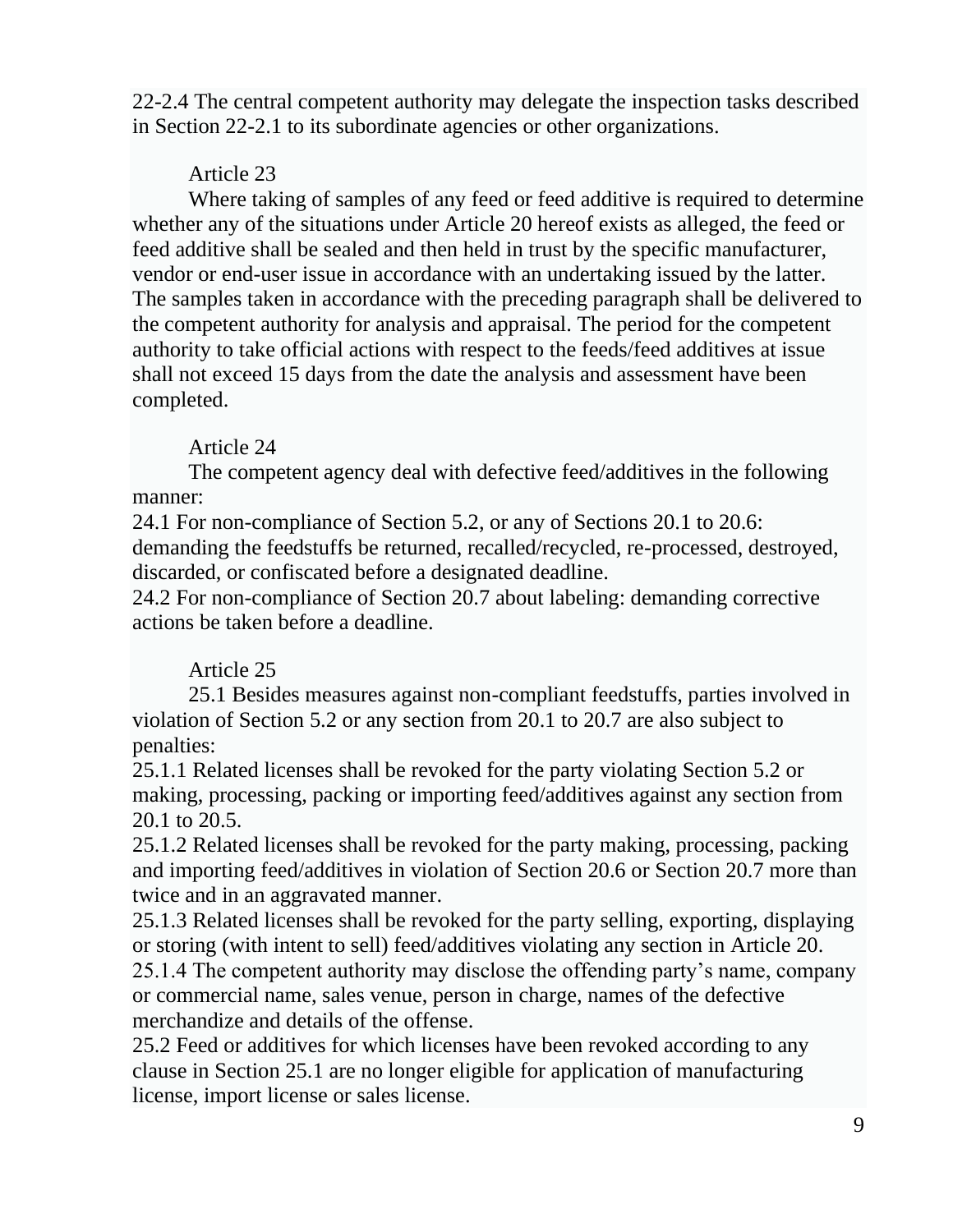# **Chapter V. PENAL PROVISIONS**

Article 26

26.1 A jail term or penal servitude under five years, in conjunction with a fine under NT\$20,000,000 will be imposed for violation of any clause from Sections 20.1 to Section 20.3

26.2 Penal servitude and a fine of under NT\$100,000 will be imposed for a violation described in Section 26.1 that is out of negligence.

26.3 A penalty will be imposed for attempted violation of any section from Section 20.1 to Section 20.3.

## Article 27

27.1 A jail term of under two years and a fine of under NT\$1,000,000 shall be imposed on the party selling, exporting, displaying or storing (with intent to sell) feed/additives violating any section from Section 20.1 to Section 20.3. 27.2 A fine of under NT\$60,000 will be imposed for a violation described in Section 27.1 that is out of negligence.

Article 28 (Deleted)

Article 29

A fine of over NT\$30,000 and under NT\$3,000,000 will be imposed for any of the following:

29.1 Violation of Section 5.2, namely (1) using feed/additives to manufacture or process (human) food, (2) storing or selling feedstuffs along with food, or (3) manufacturing, processing, packing or storing food in the same factory for feedstuffs.

29.2 Using feed/additives described in Sections 20.1, 20.2, 20.4 and 20.5. 29.3 Manufacturing, processing , packing, importing feed/additives described in clauses from Section 20.4 to Section 20.7.

29.4 Importation of feed/additives not inspected, or having failed the inspection, or application for importation of feed/additives previously ordered to be returned by the Central competent authority.

# Article 30

A fine of over NT\$30,000 and under NT\$500,000 will be imposed for selling, exporting , or display/storage with intents to sell, of animal feeds/additives described in Sections 20.4-20.7 [20.1.4-20.1.7].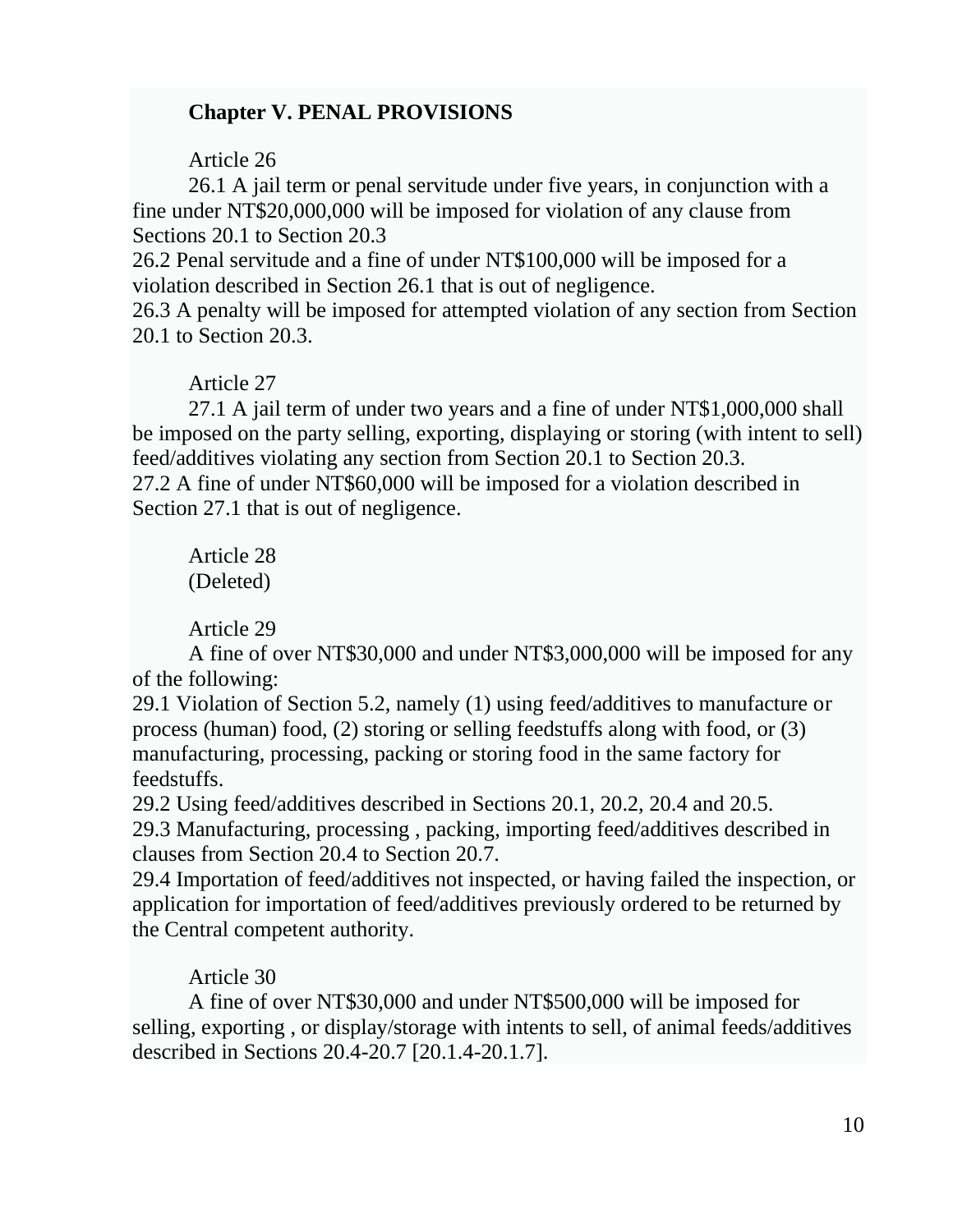A fine of over NT\$30,00 and under NT\$300,000 will be imposed for any of the following:

31.1.1 Failure to comply with Section 8-1.2 or regulations prescribed according to 8-1.3, namely failure to record, transmit (to authority) or disclose the source and destination of foodstuffs; failure to preserve certificates or evidence; or failure to issue electronic invoices; or record, transmit to authority or disclose false information.

31.1.2 Violation of Article 9, namely failure to set up a factory according to this Act.

31.1.3 A make-for-self-use entity's failure to make feedstuffs meeting the quantity limits set by the central competent authority; failure to apply for a self-use license according to Section 10.3.1; or failure to keep records of sources, use of feed additives, according to Sections 10.4 and 10.5, or the records are flawed.

31.1.4 Violation of Article 13, namely engaging in tasks [operation] not listed on the license, or make changes to the license without prior official approval.

31.1.5 Violation of Article 16, namely engaged in business operation without a sales license.

31.1.6 Violation of Articles 19 and 21, and Section 22.4.

31.1.7 violation of Section 24.1 and 24.2, namely failure to recall, re-process, fix the label, destroy or discard.

31.2 The local competent authority may – besides imposing the fine stipulated in Section 31.1 – order [demand] the made-for-self-use feed user to begin to (1) truthfully keep the records, (2) re-process, discard or destroy the feeds or additives by one's own means, or discontinue the use. If the feed user fails to comply by a prescribed deadline, the self-use license may be revoked.

# Article 32

A written warning will be issued for violation of Article 17 or Article 18. A repeated offense will result in a fine of over NT\$15000 and under NT\$100,000.

# Article 32-1

For violation of a statute from Articles 29 to 32, if the illegal gain exceeds the highest prescribed amount of fine, the penalty imposed may/could be up to ten times of the total sales revenue during the period of violation.

# Article 33

If the representative of a legal entity, or the agent, employee or any other professional of any legal entity or natural person is guilty of the offenses under Article 26 or 27 hereof in performing their duties, not only the wrongdoer shall be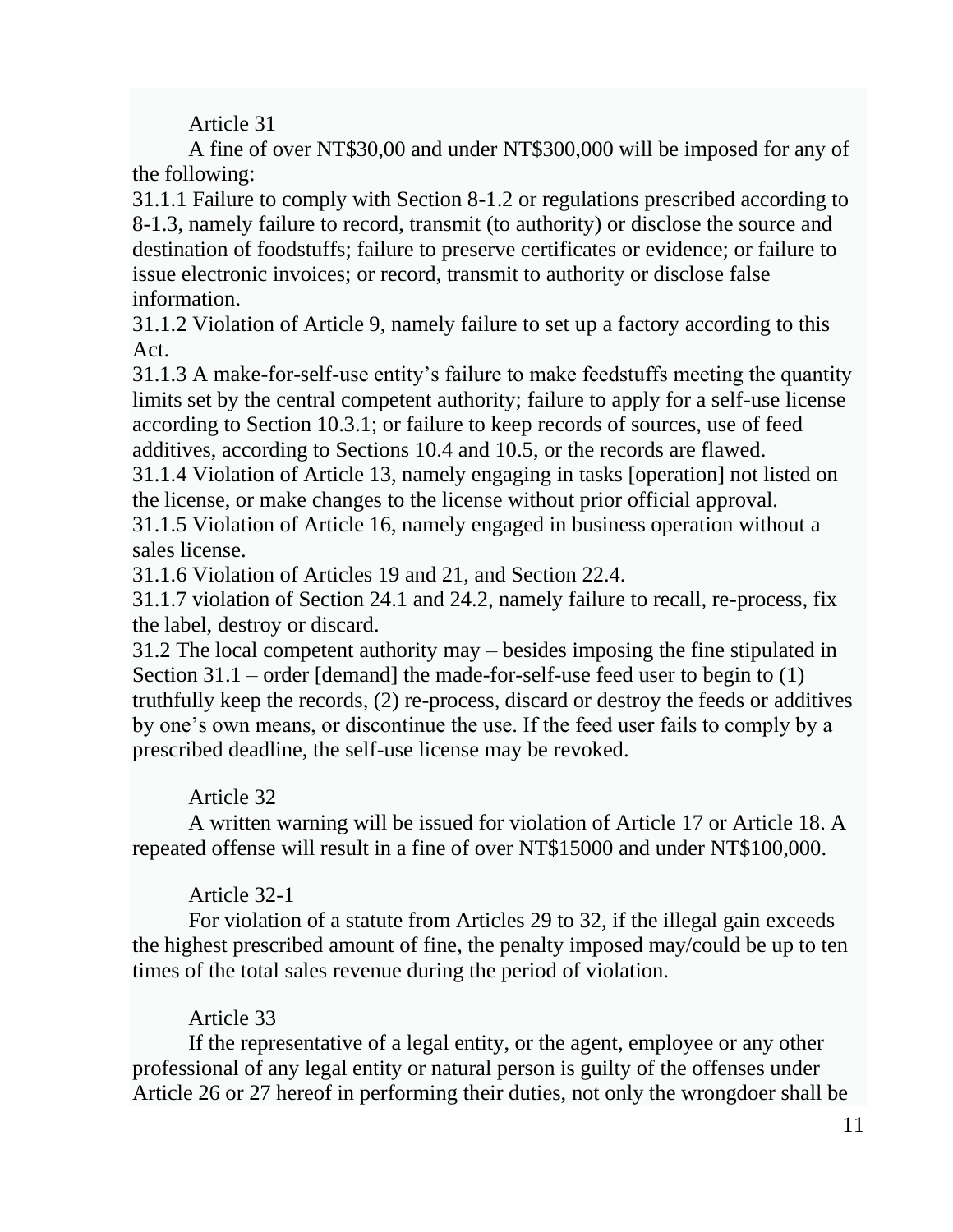punishable in accordance with Article 26 or 27, but also the legal entity or natural person shall be imposed the fines provided under any of the applicable Articles.

Article 34 (Deleted)

Article 35

A case in which the fine imposed in pursuance hereof is not paid within the prescribed time limit shall be referred to the court for compulsory execution.

Article 36 (Deleted)

Article 37

The competent authority at each level shall be the authority with powers to impose sanctions and fine in accordance with this Act.

# **Chapter VI. SUPPLEMENTARY PROVISIONS**

Article 38

Any and all feed manufacturers which were established prior to the amendment of this Act and which do not satisfy the requirements of Article 5 of this Act shall apply to be registered as feed vendors in accordance with this Act within one year of the effectiveness of this amended Act.

Article 39

The enforcement rules of this Act shall be established by the central competent authority.

Article 39-1

Animal feeds or feed additives manufactured, processed, packed, imported, exported, sold, displayed (offered for sale), stored or used before January 23, 2015 -- the date this revision of this Act becomes effective – AND without the issues listed in Article 20 [before the revision?] will be deemed as [the type of] feeds or additives proclaimed by the central competent authority according to Section 3.1 and Section 3-1.1.

Article 40 This Act shall become effective as of the date of its being promulgated.

Nguồn: LAWS & REGULATIONS DATABASE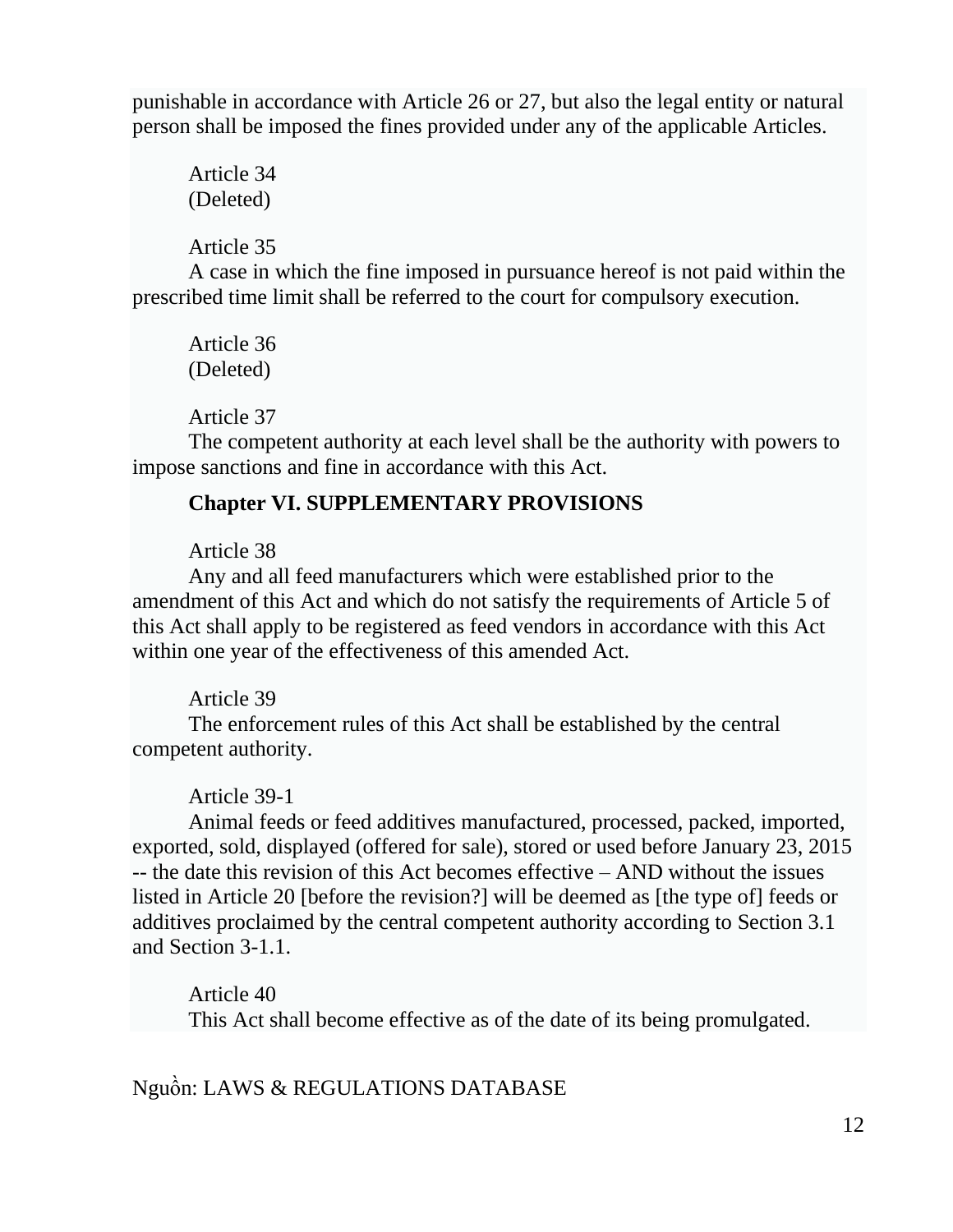## **[Enforcement Rules of Feed Control Act](https://law.moj.gov.tw/ENG/LawClass/LawAll.aspx?pcode=M0060002)**

#### **Article 1**

These detailed Rules are prescribed according to Article 39 in Feed Control Act (hereunder referred to as This Act.)

#### Article 1-1

Feed or feed additive -- of which the level of dioxin, or the level of dioxin and dioxin-like PCBs (polychlorinated biphenyls) exceeds the maximum limits - shall be deemed a material likely to impact the health of livestock, poultry and aquatic animals as described in Article 20.4 of the Feed Control Act.

• Table for Article 1-1 Maximum allowable limits of dioxin, and that of dioxin and dioxin-like PCBs in feed or feed additives.odt

#### **Article 2**

The central competent authority may delegate the inspection tasks described Article 22, Paragraph 1 of this Act to its subordinate agencies or other organizations.

#### **Article 3**

The competent authorities should write out receipts for the samples taken in accordance with the prescription in Article 22, Paragraph 1 of this Act after they accompanied by manufacturers or users seal those samples for keeping. The quantity of the samples needed for inspection taken as prescribed in Article 22, Paragraph 2 of this Act should be no more than four items, with each weighing no more than 300 g.

The identification documents as prescribed in Article 22, Paragraph 3 of this Act are verification certificate issued by the competent authorities.

#### **Article 4**

Manufacturers or users are not supposed to move or sell the feed or feed additives sealed in compliance with Article 23, Paragraph 1 of this Act, there should be no more than four items of samples, and the weight of each item is to be determined by the need for inspection or examination. After the competent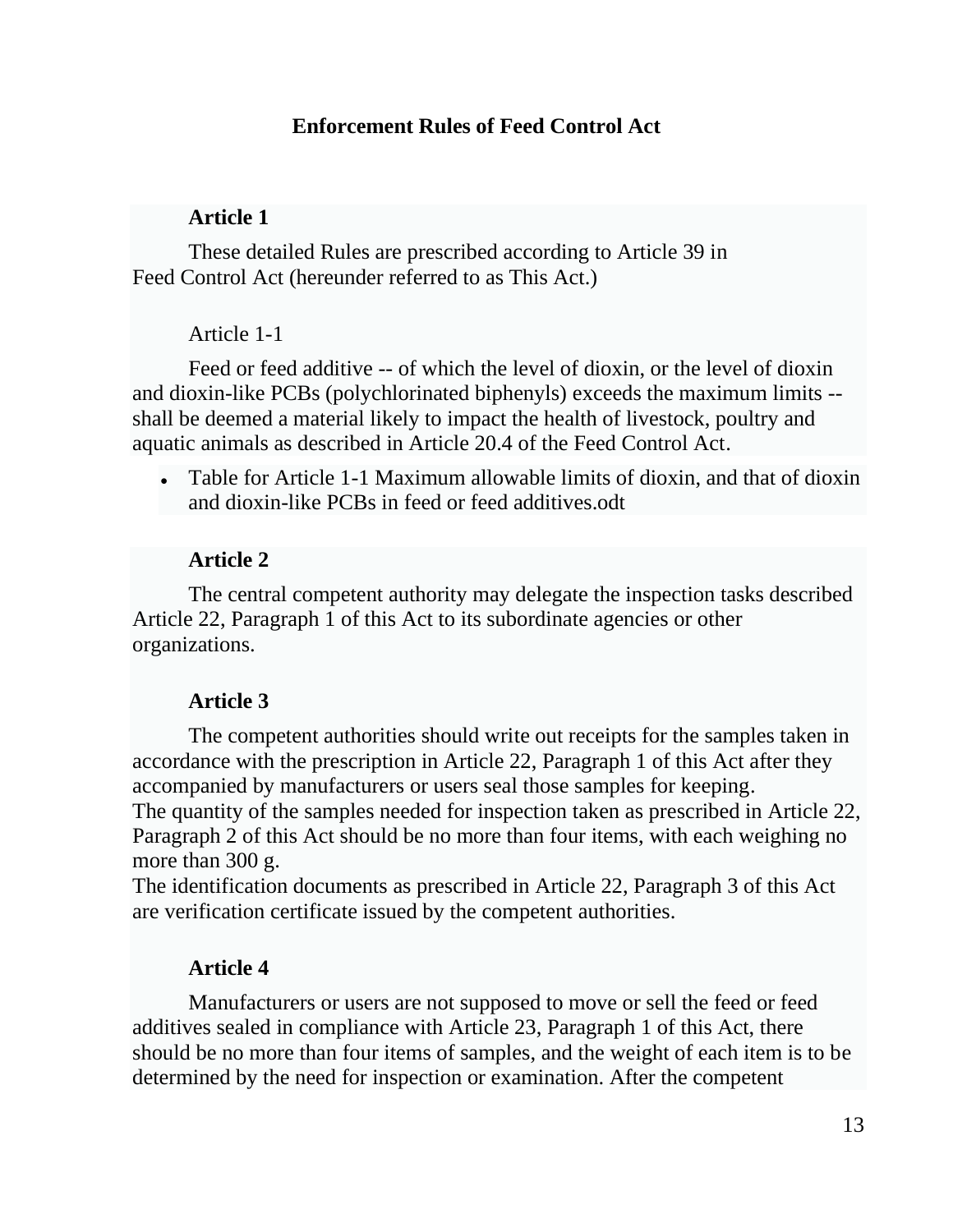authorities accompanied by manufacturers or users seal them for keeping, they should write out receipts for them.

# **Article 5**

The competent authorities should notify manufacturers or users of the results within ten days after they receive report of the inspection or examination carried out in accordance with Article 22 or Article 23 of this Act. Manufacturers or users on their part may pay the inspection fees and apply for a review within seven days after they receive the notification. The application for review should be limited to only once.

# **Article 6**

The Rules shall come into force on the day of its promulgation.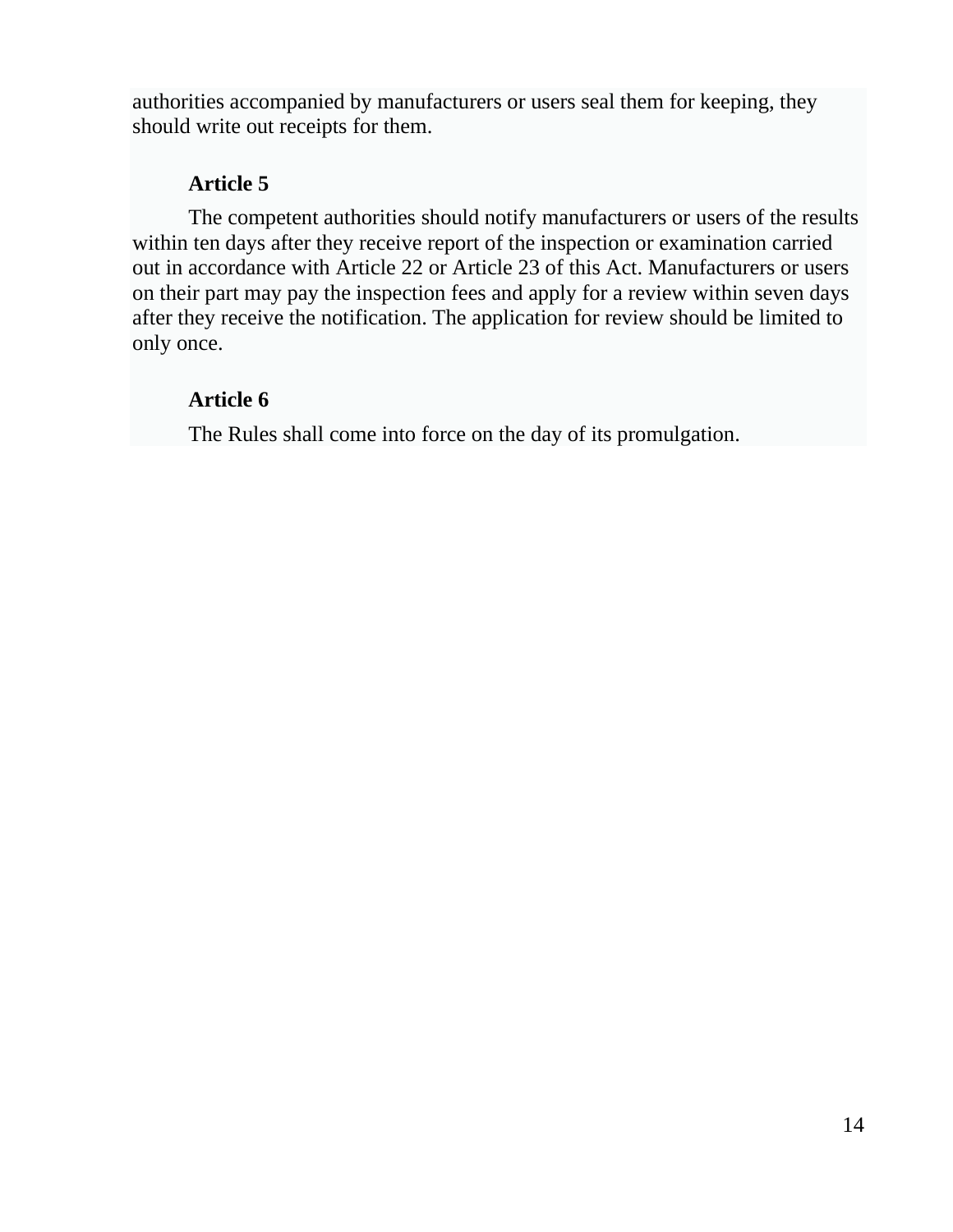| Feed or feed additives | Maximum content in ng    | Maximum content in ng        |
|------------------------|--------------------------|------------------------------|
|                        | WHO-PCDD/F-TEQ/kg        | WHO-PCDD/F-PCB-              |
|                        | (ppt) relative to a feed | TEQ/kg (ppt) relative to a   |
|                        | with a moisture content  | feed with a moisture content |
|                        | of 12 %                  | of 12 %                      |
| Feed materials of      |                          |                              |
| plant origin with the  |                          |                              |
| exception of vegetable | 0.75                     | 1.25                         |
| oils and their by-     |                          |                              |
| products               |                          |                              |
| Vegetable oils and     | 0.75                     | 1.5                          |
| their by-products      |                          |                              |
| Animal fat, including  | 1.5                      | 2.0                          |
| milk fat and egg fat   |                          |                              |
| Other land animal      |                          |                              |
| products including     |                          |                              |
| milk and milk          | 0.75                     | 1.25                         |
| products and eggs and  |                          |                              |
| egg products           |                          |                              |
| Fish oil               | 5.0                      | 20.0                         |
| Hydrolysed fish        |                          |                              |
| protein containing     | 1.75                     | 9.0                          |
| more than 20 % fat     |                          |                              |
| Crustacea meal.        | 1.75                     | 4.0                          |
| Fish, other aquatic    |                          |                              |
| animals, and products  | 1.25                     | 4.0                          |
| derived                |                          |                              |
| Feed materials of      |                          |                              |
| mineral origin         | 0.75                     | 1.0                          |
| The feed additives     |                          |                              |
| containing kaolinitic  |                          |                              |
| clay, vermiculite,     | 0.75                     | 1.5                          |
| natrolite-phonolite,   |                          |                              |
| synthetic calcium      |                          |                              |

Table for Article 1-1 Maximum allowable limits of dioxin, and that of dioxin and dioxin-like PCBs in feed or feed additives